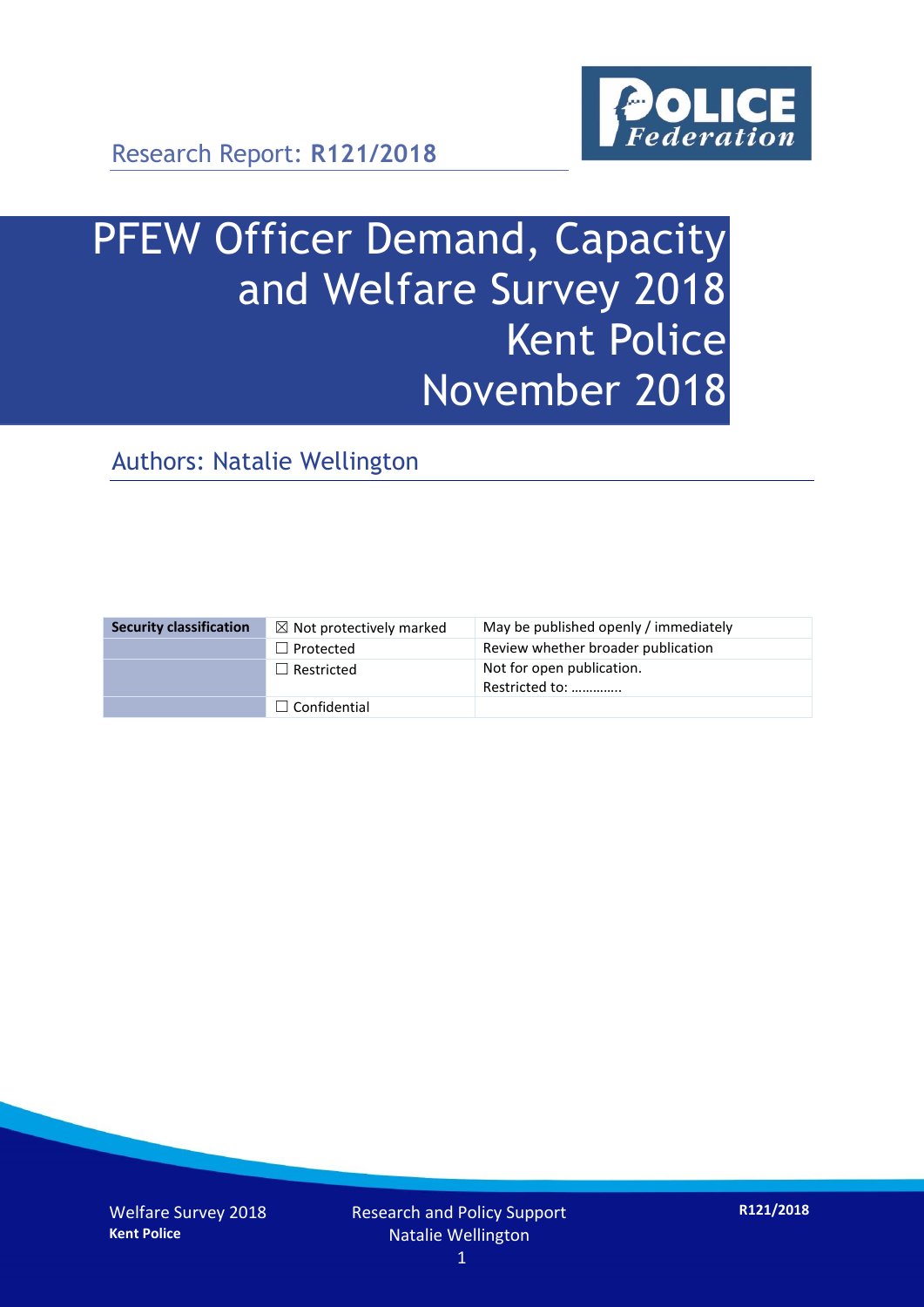## **FOREWORD**

#### **INTRODUCTION**

Over the last decade, the impact of reducing policing budgets on officer numbers has been considerable, with a 15% fall in officer numbers over a seven year period from a high of 142,056 in 2009 to 121,010 in March 2018. $^{\mathrm{i}}$  Evidence from a focus group study conducted by the PFEW<sup>ii</sup> highlighted that these reductions may be having a negative effect on officers individual wellbeing. It was within this context that the Police Federation of England and Wales (PFEW) began a biennial Demand, Capacity and Welfare Survey. The 2018 PFEW Officer Demand, Capacity and Welfare Survey is the second iteration of the survey.

This report provides a summary of responses to key questions from the 2018 PFEW Officer Demand, Capacity and Welfare Survey from respondents in Kent Police.

Where appropriate, details of average responses from last year, or the police service as a whole, are also presented. However, differences across these figures have not been tested to assess whether they are statistically significant<sup>1</sup>; therefore any and all differences reported are for guidance only and must be treated with caution.

Force rankings have not been included, because not all differences are statistically significant. In addition, forces with fewer than 100 respondents were not provided with a force level report as their sample size was too small to be representative of the force as a whole and may have enabled identification of individuals based on their demographics.

Please be aware that the total number of responses for each item may vary slightly as not all items were answered by all respondents, and all percentages are rounded to the nearest whole number. In addition, the actual differences between any and all groups may be quite small and these details should be considered when interpreting the data.

-

 $<sup>1</sup>$  As all the data are derived from samples of the population, rather than the whole population, percentage figures calculated are strictly</sup> speaking estimates, rather than exact measures. This means that every figure has a margin of error associated with it. Hence a very small percentage difference year on year may be due to sampling, rather than to actual changes.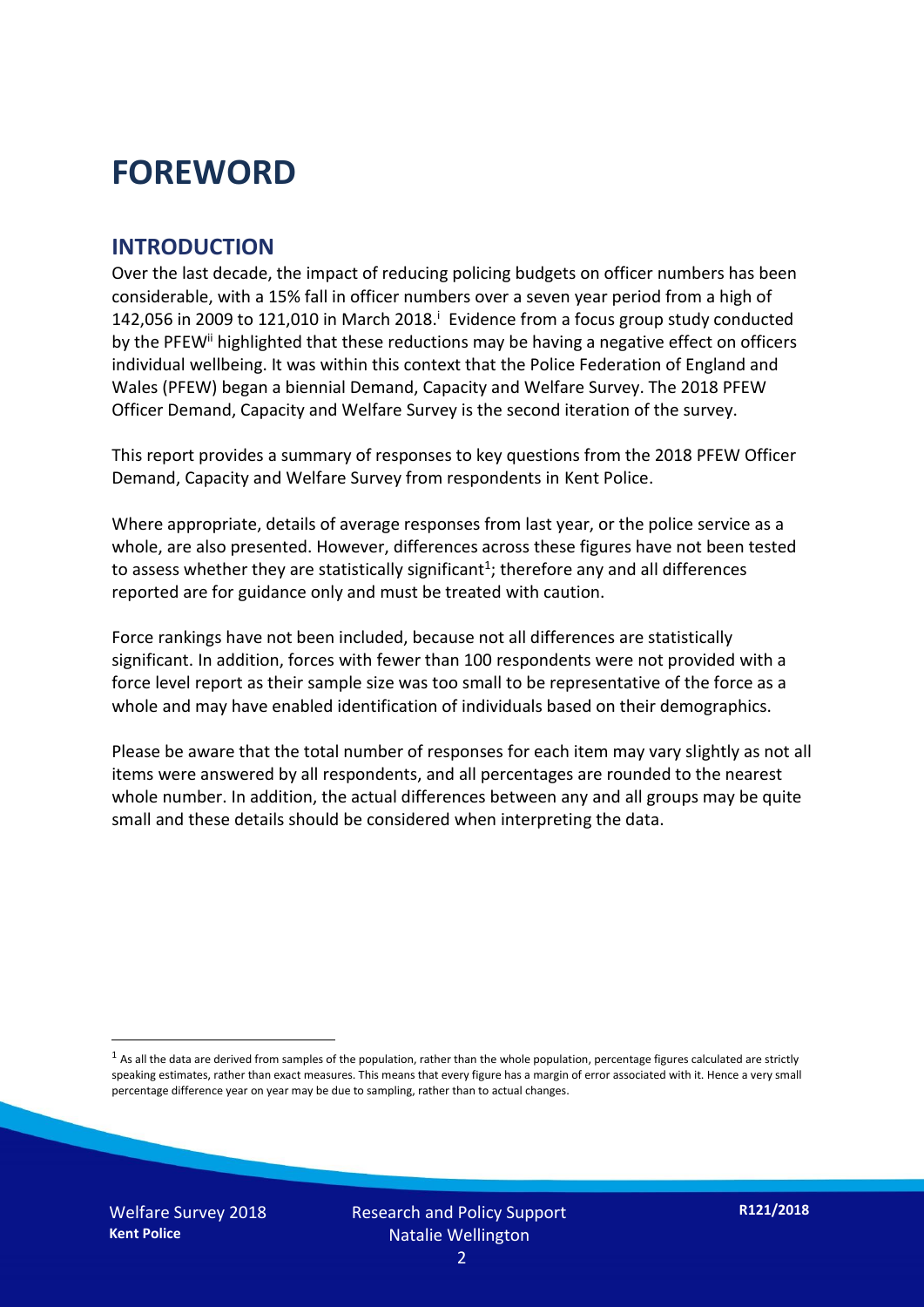#### **RESPONSE RATES AND DEMOGRAPHICS**

Survey responses were gathered over a six-week period between August and September 2018. All officers of the federated ranks in England and Wales were eligible to participate.

Analyses were conducted on a sample of 18,100 responses drawn from all 43 forces across England and Wales.<sup>2</sup> The national response rate for the 2018 survey was 15%.

Overall 4% of respondents (n=788) to the survey declined to state which force they belonged to. These responses have been included within the national data but are excluded from force-level analyses.

386 responses were received from Kent Police, representing a response rate of around 12%.<sup>3</sup> The margin of error for this report has been calculated using the size of the sample and the population. At a 95% confidence level, this force report has a 5% margin of error. If the margin of error is less than 5%, it can be considered to be within the normal bounds of academic rigor.<sup>4</sup> If this threshold has not been met, the results from this report must be interpreted with caution.

69% of responses from Kent Police were received from male officers and 27% of responses were from female officers. The other 4% preferred not to say or identified in another way. In regards to rank, 76% of respondents from Kent Police were Constables, 17% were Sergeants, 5% were Inspectors, and 2% were Chief Inspectors. 3% of responses from Kent Police were received from Black and Minority Ethnic (BME) officers.

- <sup>3</sup> Based on March 2018 Home Office figures of officer headcount, for full details please see item ii in the reference section.
- <sup>4</sup> The generally accepted academic standards is a 95% confidence level with a 5% (or less) margin of error.

-

 $2$  Data were removed where the respondent indicated they were not currently a police officer or they gave implausible answers – for full exclusion criteria, please see the full report.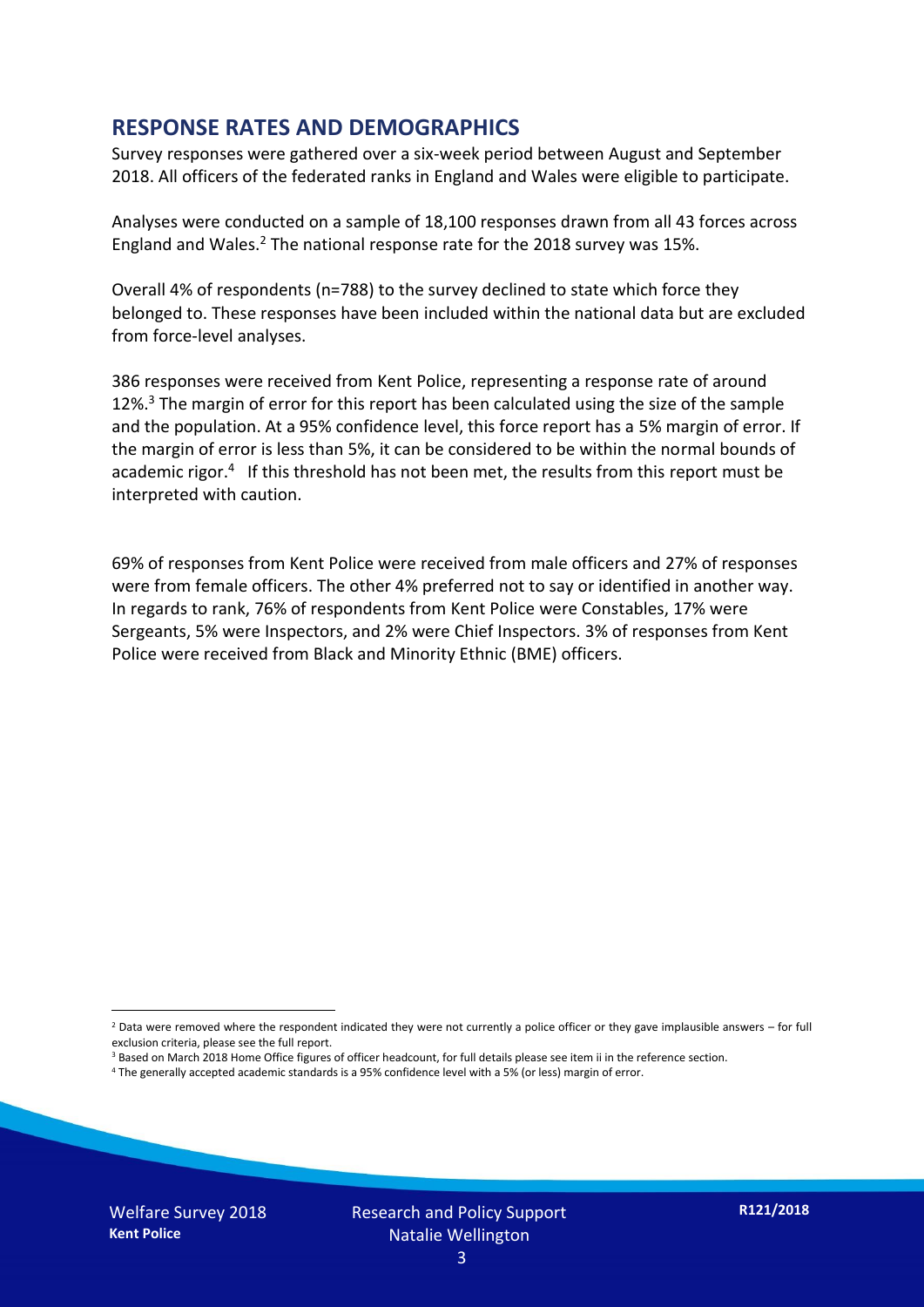## **INFOGRAPHIC**



### **Who responded?**

**386** responses were received from Kent Police, representing a **12%** response rate



Welfare Survey 2018 **Kent Police**

Research and Policy Support Natalie Wellington 4

**R121/2018**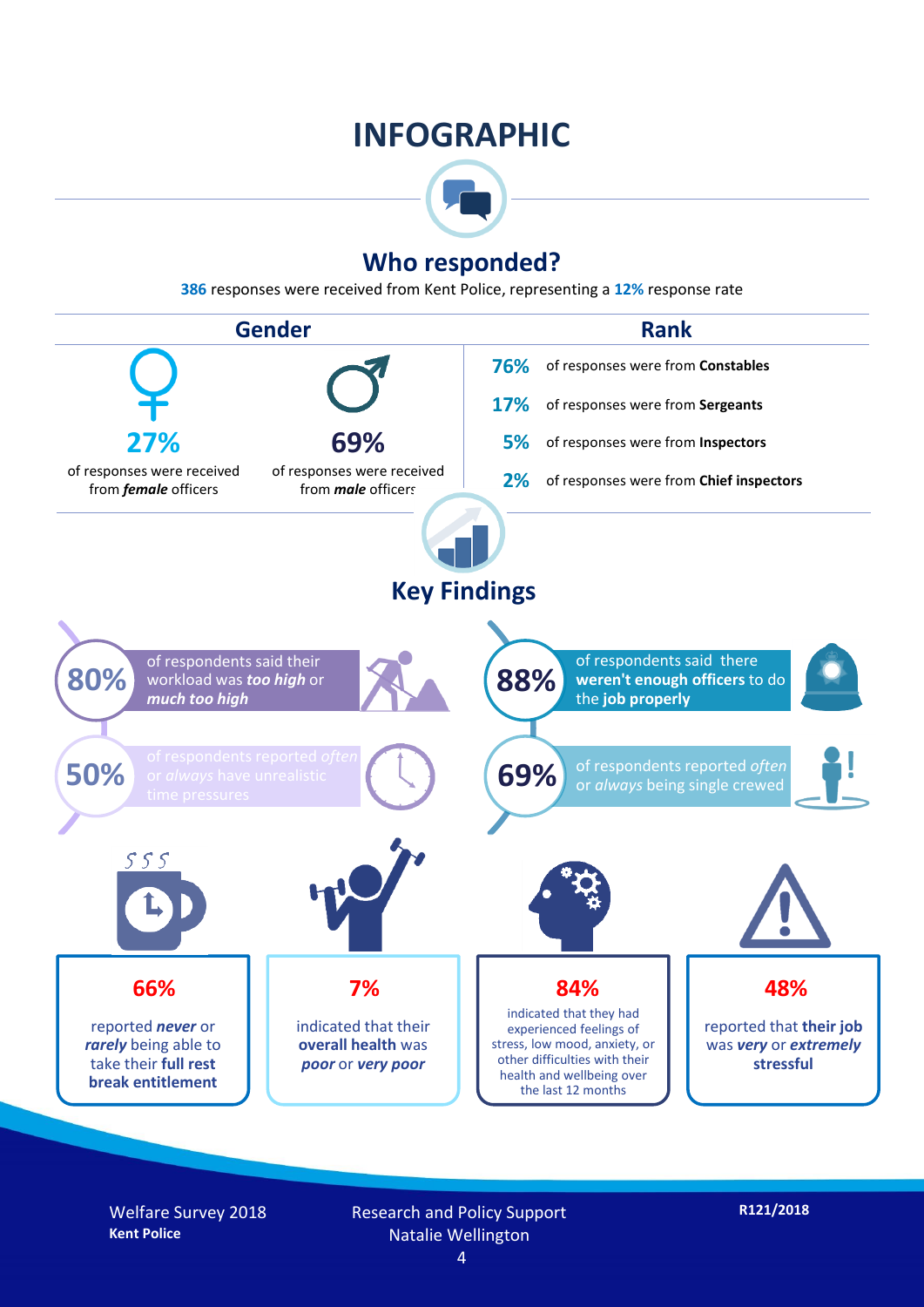## **Executive Summary**

- **386** responses were received from Kent Police, representing a response rate of around **12%**.
- The average (mean) rating for overall Job satisfaction for respondents from Kent Police was **4/10.**
- Frequent single crewing (often or always) was reported by **69%** of respondents from Kent Police.
- **66%** of respondents from Kent Police reported *never* or *rarely* being able to take their **full rest break entitlement***; higher than* the proportion in 2016.
- **80%** of respondents from Kent Police said their **workload** was *too high* or *much too high; higher than* the proportion in 2016.
- **50%** of respondents from Kent Police reported *often* or *always* **having unrealistic time pressures***; higher than* the proportion in 2016.
- **88%** of respondents from Kent Police said there **weren't enough officers to do the job properly***; higher than* the proportion in 2016.
- **12%** said that they had **enough time engage in proactive policing** in their team/unit*; lower than* the proportion in 2016.
- **7%** of respondents from Kent Police indicated that their **overall health** was *poor* or *very poor.*
- **84%** of respondents from Kent Police indicated that they had **experienced feelings of stress, low mood, anxiety, or other difficulties with their health and wellbeing** over the last 12 months.
- **48%** of respondents from Kent Police reported that their job was *very* or *extremely*  **stressful***; higher than* the proportion in 2016.
- **25%** of Kent Police respondents reported that they had suffered **one or more injuries** that required medical attention as a result of **work-related violence** in the last year.
- **14%** of Kent Police respondents reported that they had suffered **one or more injuries** that required medical attention as a result of **work-related accidents** in the last year.
- **29%** of respondents from Kent Police felt that someone would be **treated differently (in a negative way)** if they disclosed difficulties with their mental health and wellbeing; *lower than* the proportion in 2016.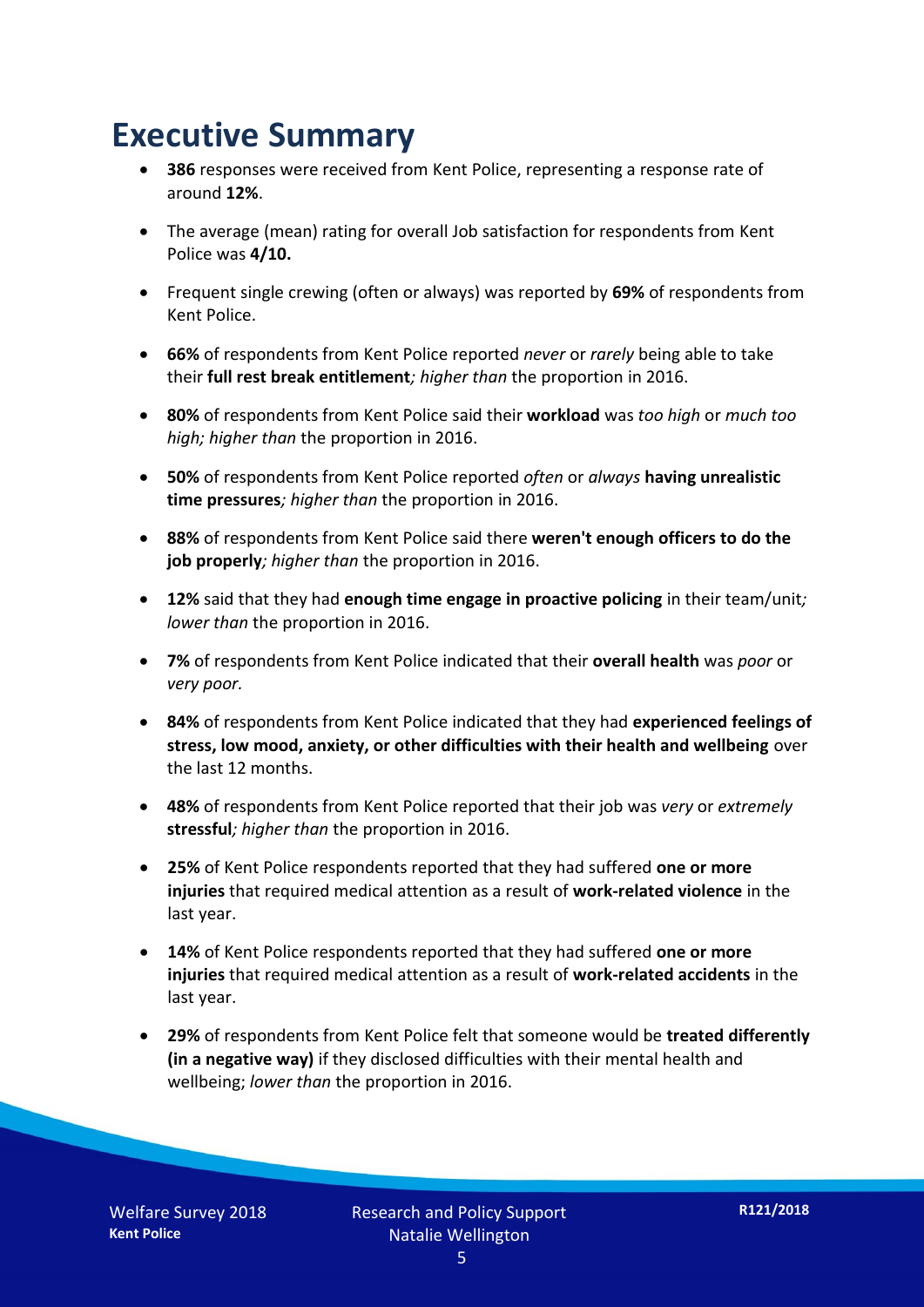## **1. WORKING ARRANGEMENTS**

### **1.1. OVERALL JOB SATISFACTION**

Respondents were asked to rate their overall job satisfaction between 0 and 10, where 0 was 'not at all satisfied' and 10 was 'completely satisfied.'

The average (mean) rating for overall job satisfaction for respondents from Kent Police was 4/10 (range 0-10), with 31% of respondents reporting an overall job satisfaction rating of 2 or less.

This can be compared to the National average of 4/10, and 32% of respondents reported an overall job satisfaction rating of 2 or less.

#### **1.2. SHIFTS**

1% of respondents from Kent Police reported that their formal shift duration was more than the 8-10 hours advised by the Health and Safety Executive<sup>iii</sup> and the Police Negotiating Board,<sup>iv</sup> and 1% of respondents indicated a shift length of 12 hours or more.

7% of the national sample indicated that their formal shift duration was more than 8-10 hours, and 5% indicated a shift length of 12 hours or more.

#### **1.3. SINGLE CREWING**

Among respondents from Kent Police, for whom this item was applicable, 69% reported being single crewed either *often* or *always* over the previous 12 month period. This can be compared with 75% of respondents from the national sample.

#### **1.4. BREAKS, REST DAYS AND ANNUAL LEAVE**

66% of respondents from Kent Police reported *never* or *rarely being* able to take their full rest break entitlement, and 56% reported having had two or more rest days cancelled in the previous 12 month period. In addition, 36% of respondents from Kent Police told us that they have not been able to take their full annual leave entitlement in the previous 12 month period.

Historical comparison for items relating to breaks, rest days and annual leave for **Kent Police**, are provided in Table 1.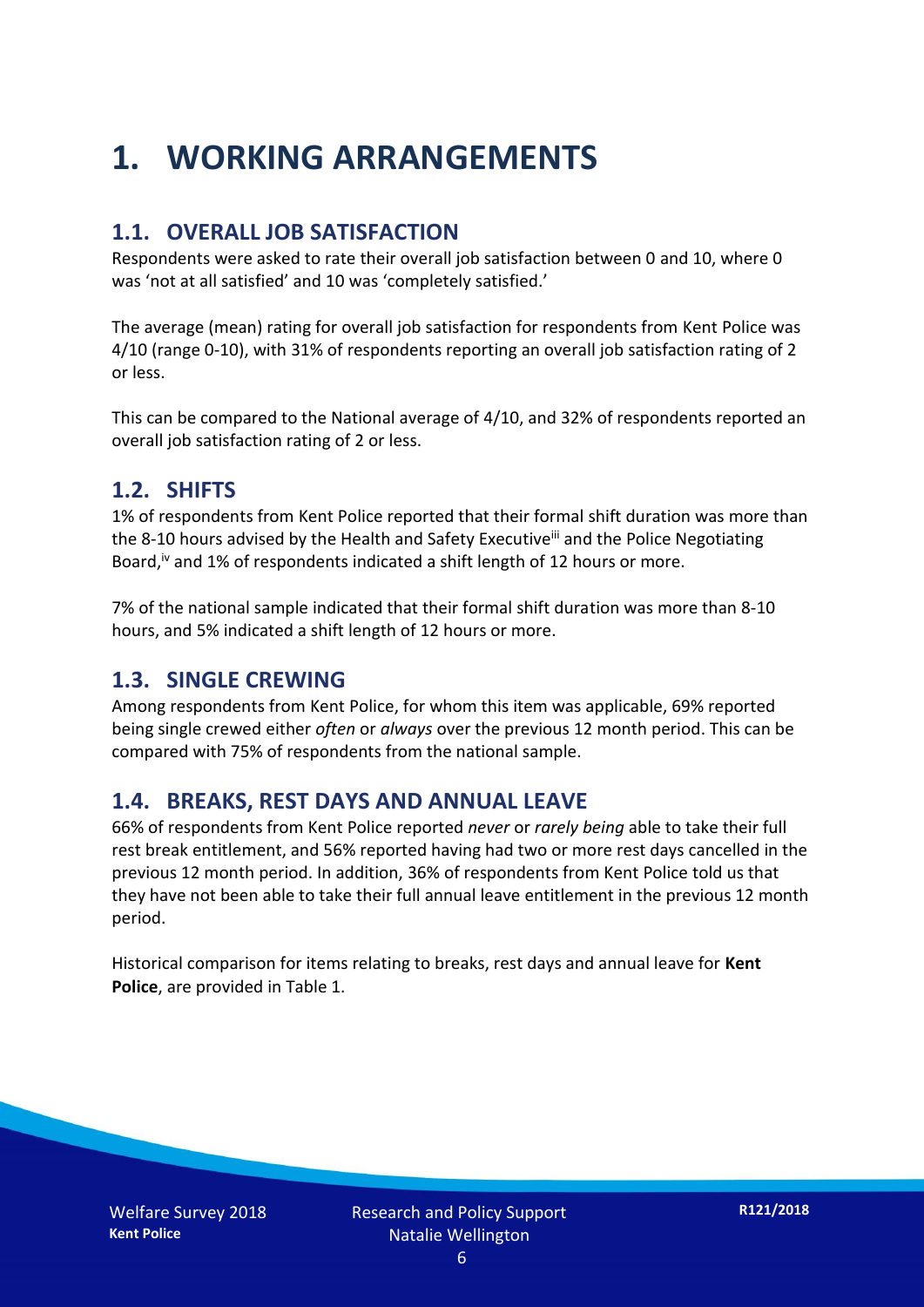| Table 1: Force level figures for breaks, rest days and<br>annual leave     | 2016 | 2018 |
|----------------------------------------------------------------------------|------|------|
| Reported being never or rarely able to take full rest<br>break entitlement | 51%  | 66%  |
| Reported having 2 or more rest days cancelled in the<br>previous 12 months | 69%  | 56%  |
| Reported being unable to take their full annual leave<br>entitlement       | 41%  | 36%  |

Historical comparisons for items relating to breaks, rest days and annual leave for the **police service as a whole**, are provided in the table below.

| Table 2: National figures for breaks, rest days and<br>annual leave        | 2016 | 2018 |
|----------------------------------------------------------------------------|------|------|
| Reported being never or rarely able to take full rest<br>break entitlement | 53%  | 52%  |
| Reported having 2 or more rest days cancelled in the<br>previous 12 months | 76%  | 67%  |
| Reported being unable to take their full annual leave<br>entitlement       | 33%  | 31%  |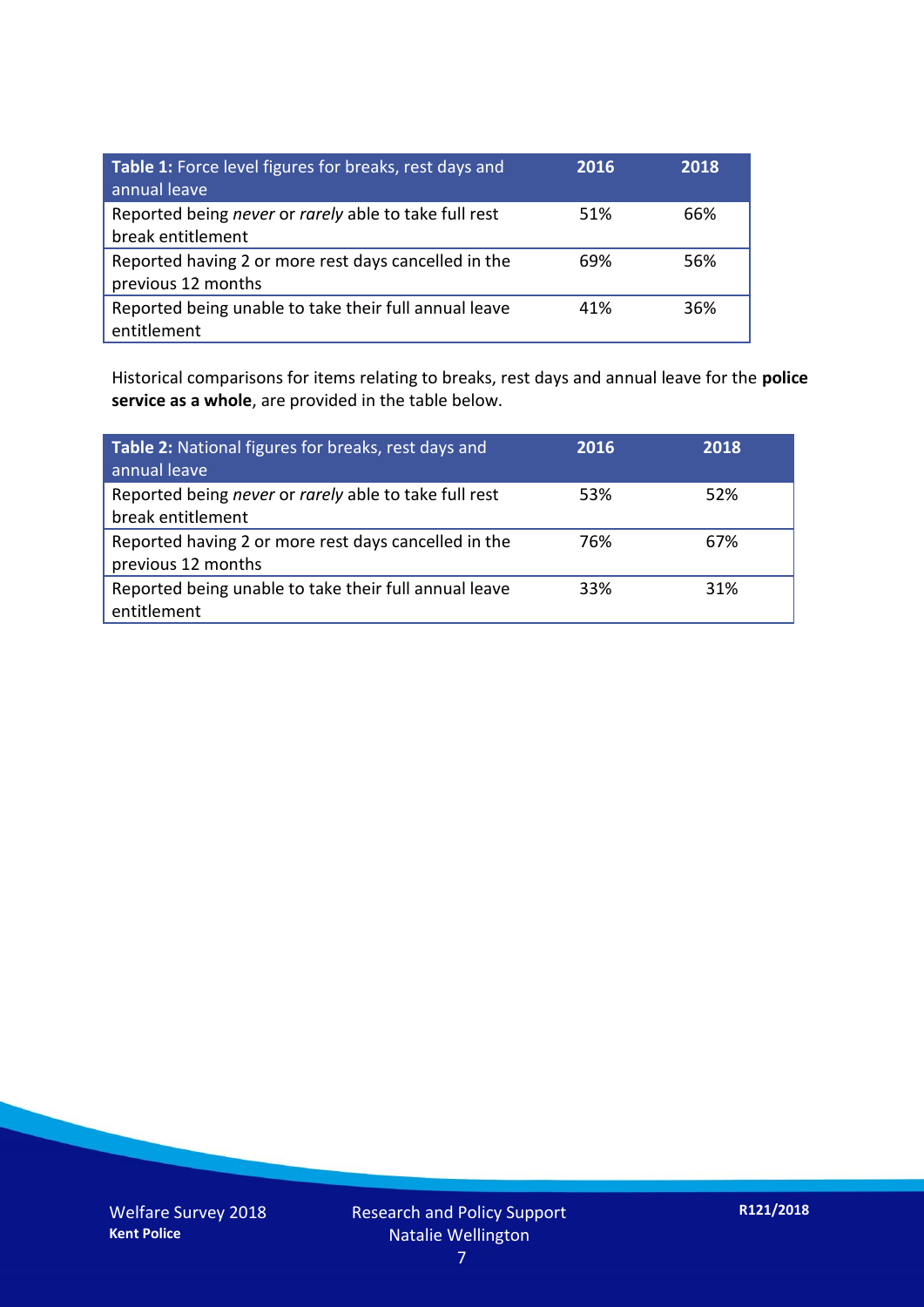## **2. DEMAND**

### **2.1. WORKLOAD**

80% of respondents from Kent Police told us that their workload is currently *too high*, or *much too high* – *higher than* the proportion from the national sample (72%) and *higher than* the proportion reported by Kent Police in the 2016 Demand, Capacity and Welfare Survey.

### **2.2. HSE MANAGEMENT STANDARDS**

The UK Health and Safety Executive published the Management Standards Indicator Tool (MSIT) to assist organisations in the assessment of workers exposure to dimensions of the psychosocial work environment that, if not properly managed, can lead to harm to health.<sup>v</sup> The 25-item version of the MSIT<sup>vi</sup> contains four items that measure job demands, which were included as part of the Demand, Capacity and Welfare Survey.

41% of respondents from Kent Police told us that they *often* or *always* have unachievable deadlines, and 60% that they *often* or *always* have to neglect some tasks because they have too much to do.

Historical comparisons for the MSIT job demand items for **Kent Police** are provided in the table below.

| Table 3: Force level figures for HSE MSIT job demands | 2016 | 2018 |
|-------------------------------------------------------|------|------|
| Often or always have unrealistic time pressures       | 32%  | 50%  |
| Often or always pressured to work long hours          | 23%  | 37%  |
| Often or always have to neglect some tasks because    | 40%  | 60%  |
| they have too much to do                              |      |      |
| Often or always have unachievable deadlines           | 26%  | 41%  |

Historical comparison for the MSIT job demand items for the **police service as a whole**, are provided in the table below.

| Table 4: National figures for HSE MSIT job demands | 2016 | 2018 |
|----------------------------------------------------|------|------|
| Often or always have unrealistic time pressures    | 35%  | 40%  |
| Often or always pressured to work long hours       | 26%  | 29%  |
| Often or always have to neglect some tasks because | 43%  | 54%  |
| they have too much to do                           |      |      |
| Often or always have unachievable deadlines        | 29%  | 38%  |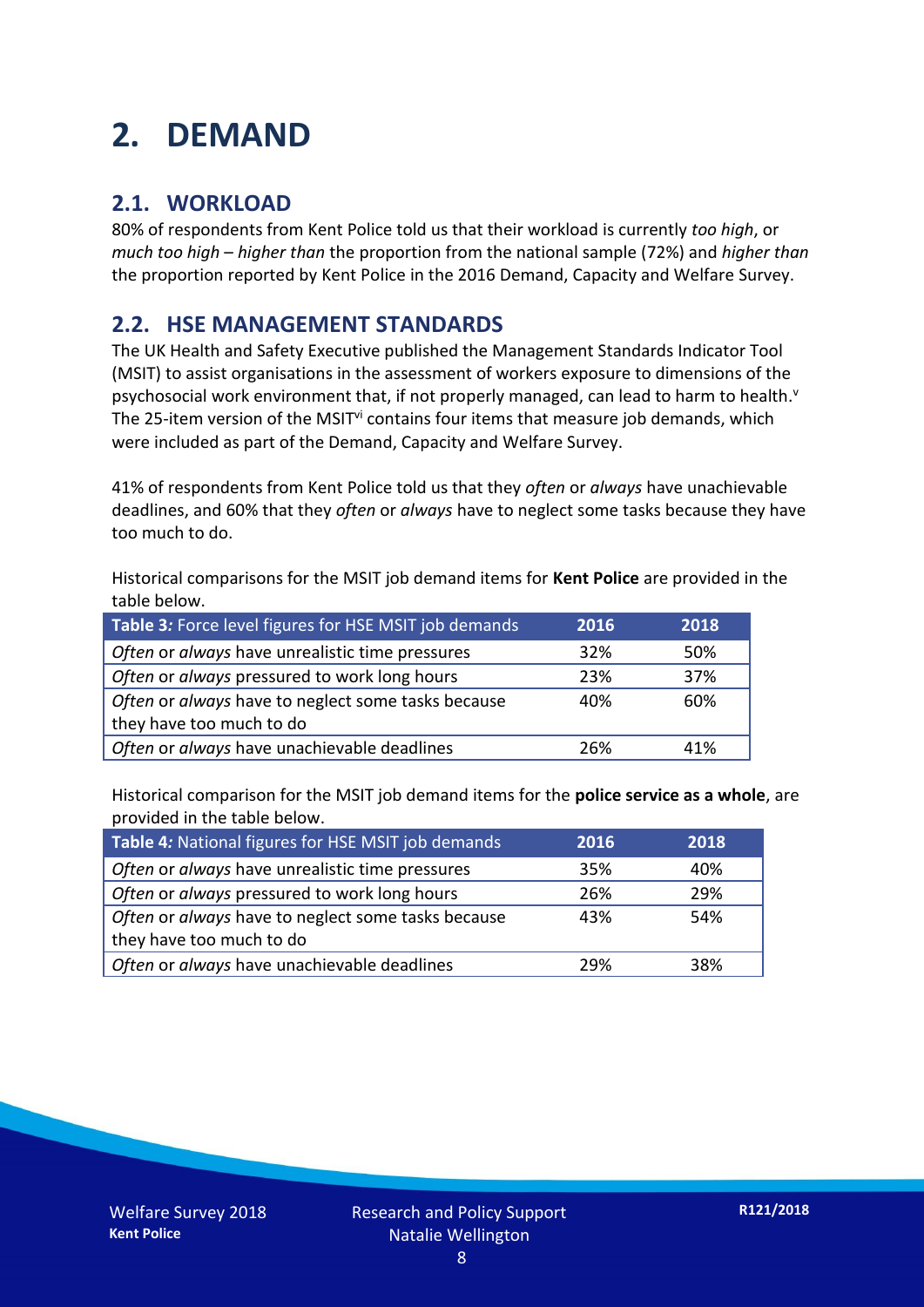### **2.3. AMOUNT AND PACE OF WORK**

80% of respondents from Kent Police *disagreed* or *strongly disagreed* that they were able to meet all of the conflicting demands on their time, whilst 12% *agreed* or *strongly agreed* that they had enough time engage in proactive policing in their team/unit. The proportion of officers from Kent Police reporting to have enough time to engage in proactive policing is *lower than* the proportion in 2016.

Across the police service as a whole, 74% of respondents *disagreed* or *strongly disagreed* that they were able to meet all of the conflicting demands on their time and 90% *disagreed* or *strongly disagreed* that there are enough officers to manage all the demands made on their team/unit.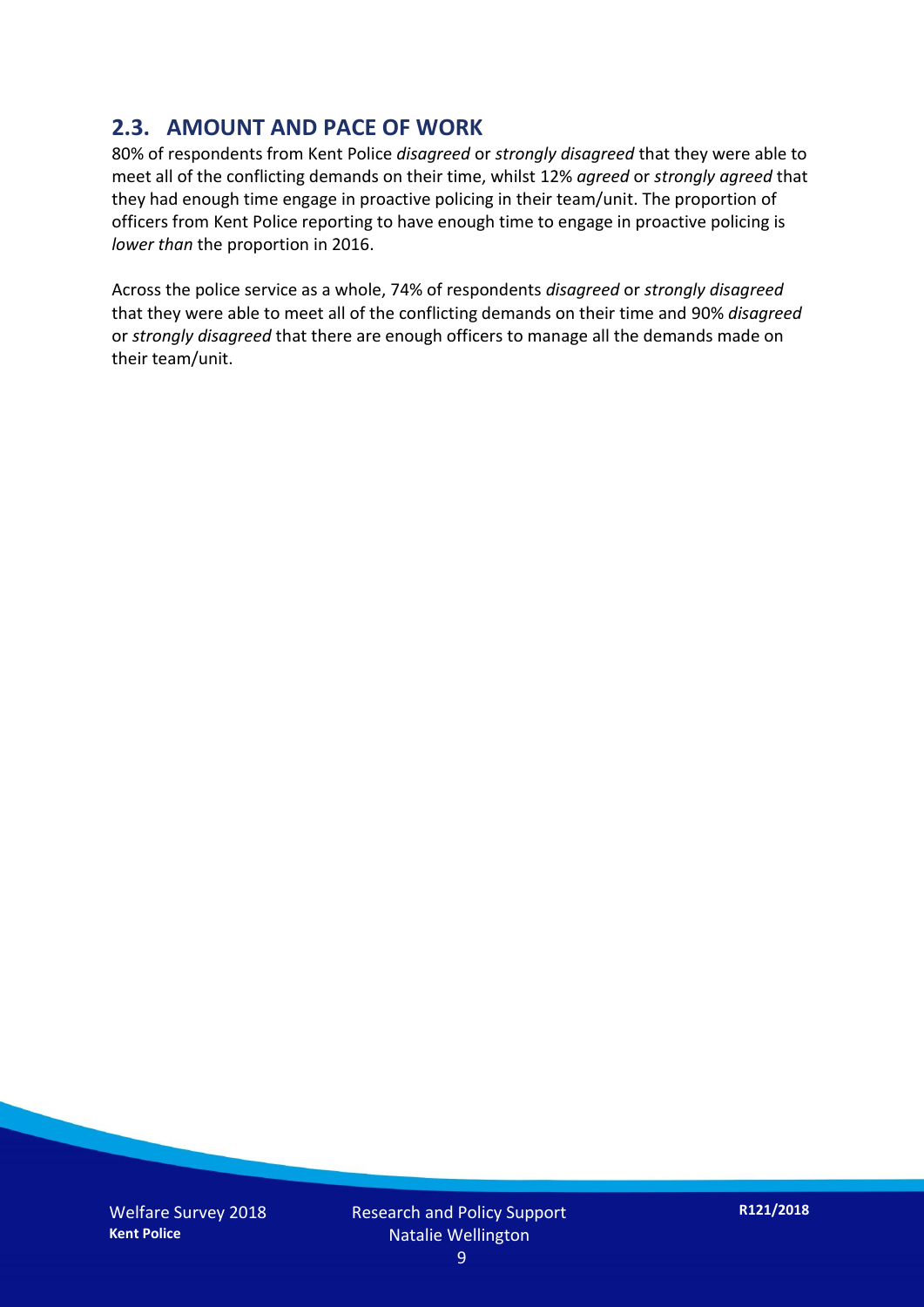## **3. CAPACITY**

### **3.1. MINIMUM OFFICER STAFFING**

66% of respondents from Kent Police indicated that their team or unit had a minimum officer staffing level.

Among respondents whose team or unit had a minimum officer staffing level, 25% indicated that this level was *never* or *rarely* achieved. This can be compared to 2016 where 25% of respondents from Kent Police indicated that the minimum officer staffing level was *never* or *rarely* achieved.

### **3.2. OFFICER STAFFING ARRANGEMENTS**

79% of respondents *disagreed* or *strongly disagreed* that the way officer staffing levels are determined in their team/unit seems to be effective; *higher than* the proportion reported in 2016.

Historical comparisons of two key items relating to capacity to deal with demand for **Kent Police** are provided in the table below.

| Table 5: Force level figures for key items relating to capacity                                                     |                                                      |      |  |
|---------------------------------------------------------------------------------------------------------------------|------------------------------------------------------|------|--|
| <b>Statements</b>                                                                                                   | % of respondents who<br>disagreed with the statement |      |  |
|                                                                                                                     | 2016                                                 | 2018 |  |
| There are enough officers in my team/unit for me to do<br>my job properly                                           | 78%                                                  | 88%  |  |
| In my experience, we generally have enough officers to<br>manage all the demands being made on us as a<br>team/unit | 83%                                                  | 92%  |  |

Historical comparisons of the same items for the **police service as a whole** are provided in the table below.

| Table 6: National figures for key items relating to capacity                                                        |                                                      |      |  |
|---------------------------------------------------------------------------------------------------------------------|------------------------------------------------------|------|--|
| <b>Statements</b>                                                                                                   | % of respondents who<br>disagreed with the statement |      |  |
|                                                                                                                     | 2016                                                 | 2018 |  |
| There are enough officers in my team/unit for me to do<br>my job properly                                           | 78%                                                  | 83%  |  |
| In my experience, we generally have enough officers to<br>manage all the demands being made on us as a<br>team/unit | 85%                                                  | 90%  |  |

Welfare Survey 2018 **Kent Police**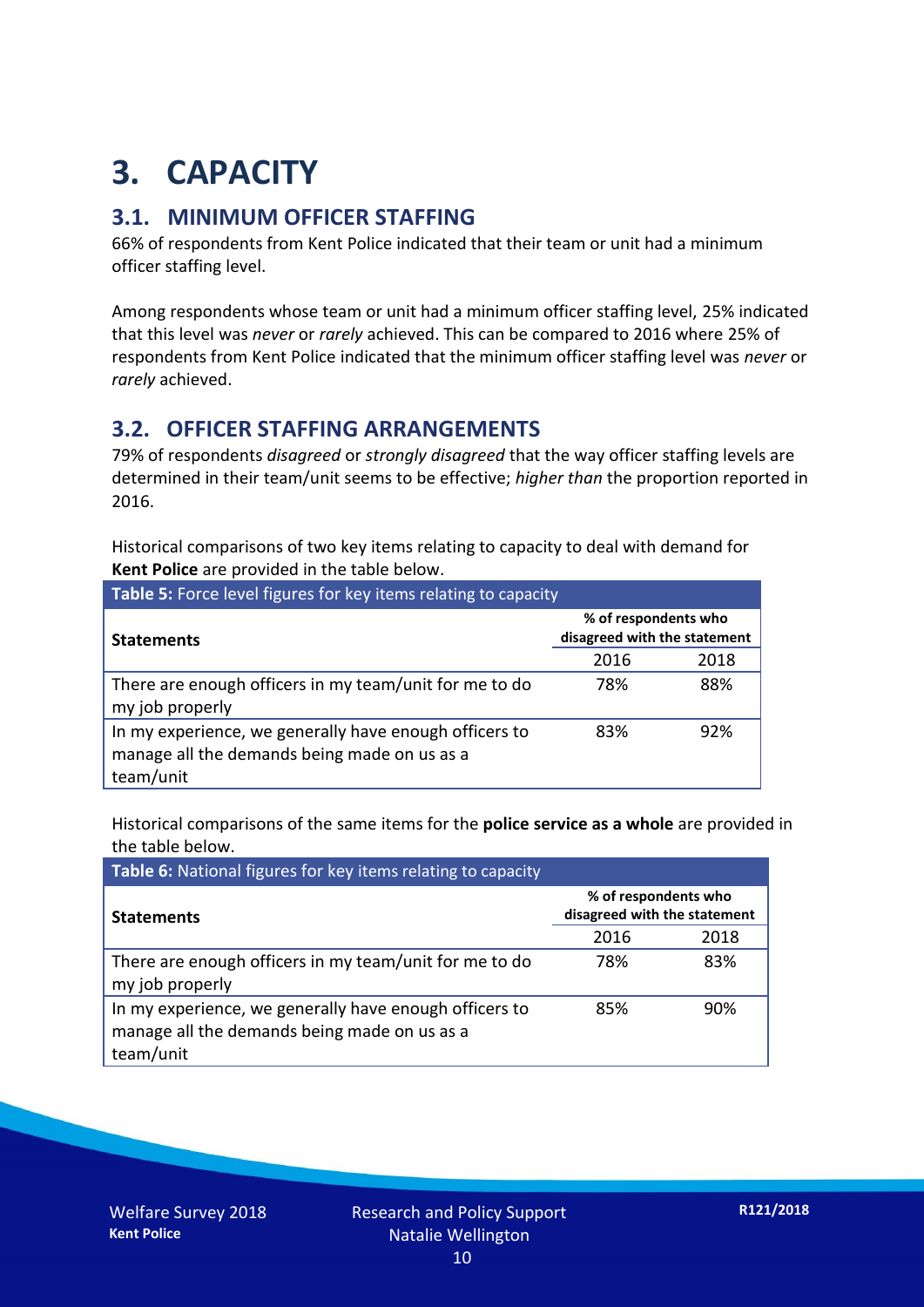## **4. HEALTH AND WELLBEING**

### **4.1. OVERALL LIFE SATISFACTION**

Respondents were asked to rate their overall life satisfaction between 0 and 10, where 0 was 'not at all satisfied' and 10 was 'completely satisfied.'

The average (mean) rating for overall life satisfaction for respondents from Kent Police was 5/10 (range 0-10). 18% of respondents reported life satisfaction rating of 2 or less.

These results can be compared to the National average of 6/10, with 15% of respondents reporting an overall life satisfaction rating of 2 or less.

#### **4.2. OVERALL PHYSICAL HEALTH**

Participants were asked to rate their overal health on a scale from *very good* to *very poor*. An historical comparison for both national and local figures for this item are below.

| Table 7: Self-rated overall physical health |                       | 2016 | 2018 |
|---------------------------------------------|-----------------------|------|------|
| <b>Force level figures</b>                  | Very poor             | 2%   | 1%   |
|                                             | Poor                  | 9%   | 6%   |
|                                             | Neither good nor poor | 21%  | 18%  |
|                                             | Good                  | 53%  | 54%  |
|                                             | Very good             | 15%  | 21%  |
| <b>National figures</b>                     | Very poor             | 1%   | 1%   |
|                                             | Poor                  | 11%  | 6%   |
|                                             | Neither good nor poor | 23%  | 17%  |
|                                             | Good                  | 53%  | 54%  |
|                                             | Very good             | 13%  | 23%  |

#### **4.3. SINGLE ITEM INDICATOR OF STRESS**

Work related stress was measured using a single-item measure. 48% of respondents from Kent Police presented with a non-diagnostic case of work-related stress.<sup>vii</sup>

This is *higher than* the proportion reported in the 2016 iteration of this survey and *higher than* the proportion reported in this year's national results.

Stress outside of work was assessed using an adaptation of the work-related stress measure. 11% of respondents from Kent Police presented with a non-diagnostic case of stress outside of work.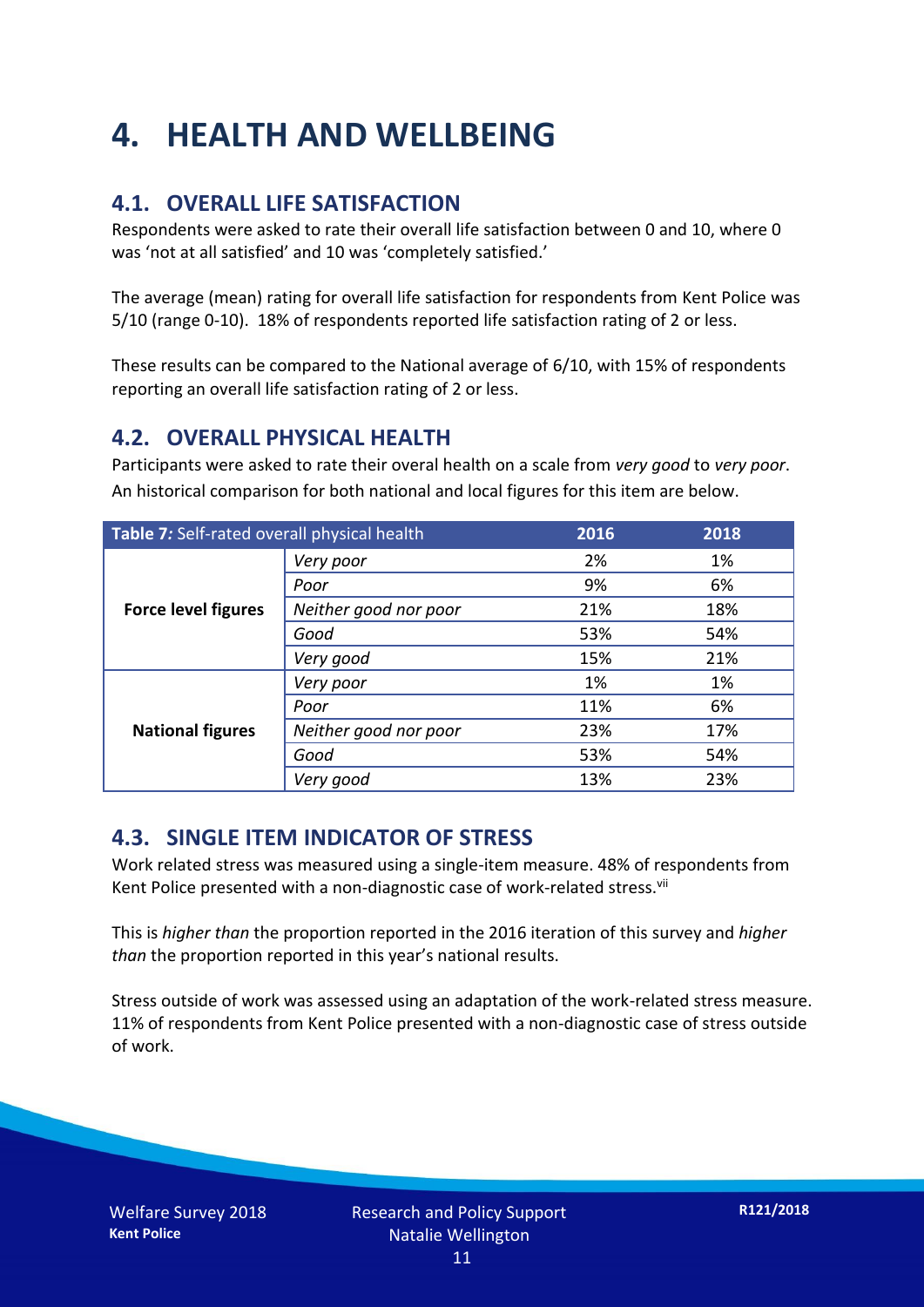### **4.4. SINGLE ITEM INDICATOR FOR MENTAL HEALTH**

A top-level broad overview of mental wellbeing was established using an item that asked respondents to indicate whether they had experienced feelings of stress, low mood, anxiety, or other difficulties with their health and wellbeing over the last 12 months.

84% of respondents from Kent Police indicated that they had experienced feelings of stress, low mood, anxiety, or other difficulties with their health and wellbeing over the last 12 months; with 96% also indicating that these feelings were caused, or made worse by work.

#### **4.5. MENTAL WELLBEING**

Mental wellbeing can be broadly conceptualized as having two dimensions. The first concerns positive affect (i.e. pleasurable aspects of wellbeing such as feelings of optimism, cheerfulness, and relaxation). The second concerns psychological functioning (i.e. such as clear thinking, self-acceptance, personal development, competence, and autonomy).

To investigate mental wellbeing in more detail the two-dimensional structure of mental wellbeing described above was assessed using the short Warwick-Edinburgh Mental Wellbeing Scale (SWEMWBS). viii The scale asks individuals to rate their experience during the last two weeks for seven positively framed statements.

SWEMWBS findings for **Kent Police** are presented in the table below alongside those for national sample for 2016 and 2018.

**Table 8**: % of respondents that reported experiencing the following positive aspects of wellbeing *rarely* or *none of the time* over the previous 2 weeks

| <b>SWEMWBS item</b>                           | <b>National figures</b> |      | <b>Force level figures</b> |      |
|-----------------------------------------------|-------------------------|------|----------------------------|------|
|                                               | 2016                    | 2018 | 2016                       | 2018 |
| I've been feeling optimistic about the future | 62%                     | 36%  | 51%                        | 33%  |
| I've been feeling useful                      | 28%                     | 25%  | 21%                        | 22%  |
| I've been feeling relaxed                     | 60%                     | 48%  | 53%                        | 51%  |
| I've been dealing with problems well          | 20%                     | 19%  | 20%                        | 18%  |
| I've been thinking clearly                    | 16%                     | 16%  | 17%                        | 16%  |
| I've been feeling close to other people       | 34%                     | 28%  | 32%                        | 25%  |
| I've been able to make up my own mind         | 13%                     | 10%  | 13%                        | 14%  |
| about things                                  |                         |      |                            |      |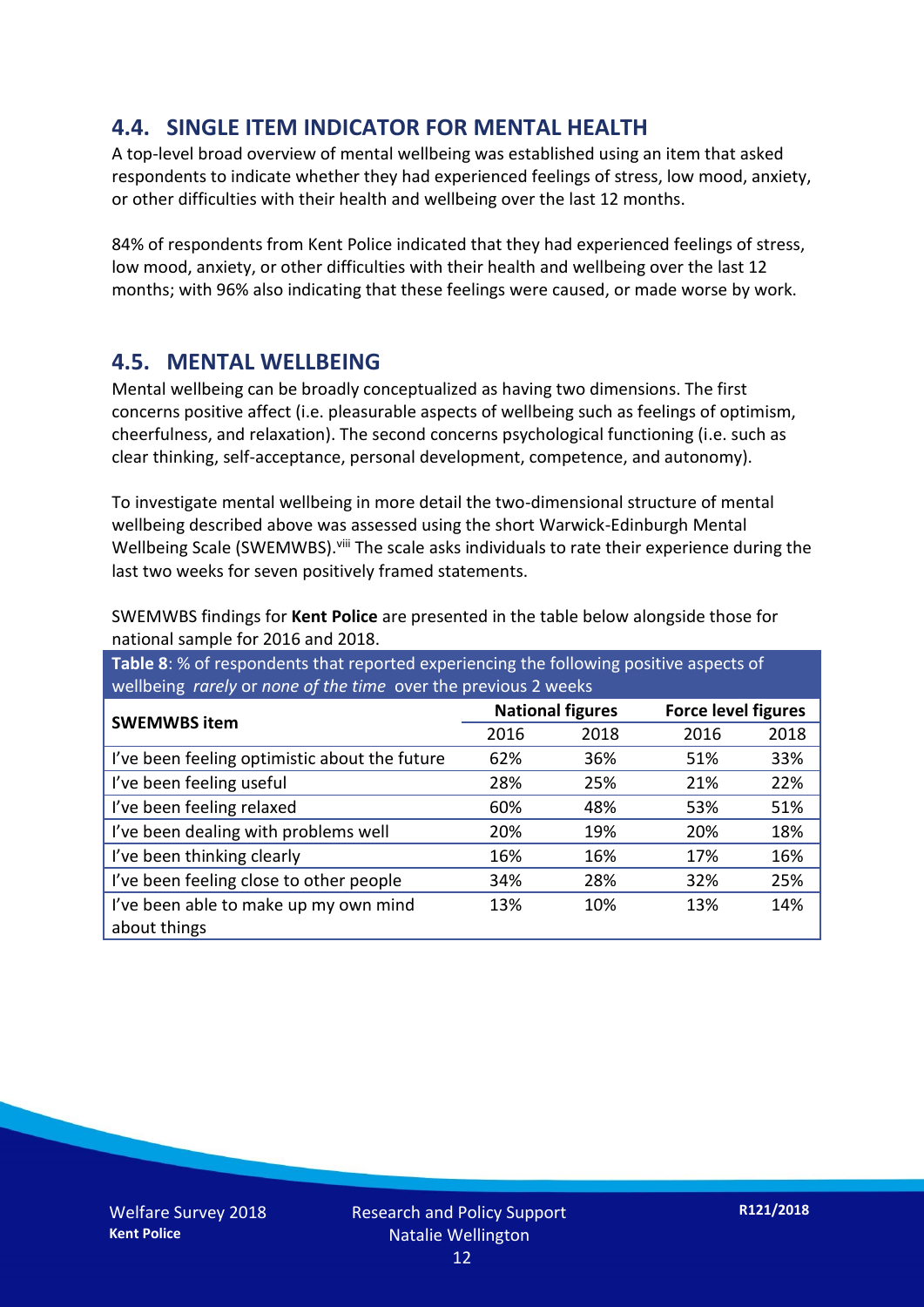#### **4.6. HELP SEEKING**

A question was applied to identify those who had ever **sought help** for feelings of stress, low mood, anxiety, or any other difficulties with mental health and wellbeing. Examples of sources of help were provided including GP, occupational health department, psychologist, therapist, and counsellor.

54% of responses from Kent Police had previously sought help for feelings of stress, low mood, anxiety or other difficulties with their mental health and wellbeing, 48% of which had done so within the last 12 months.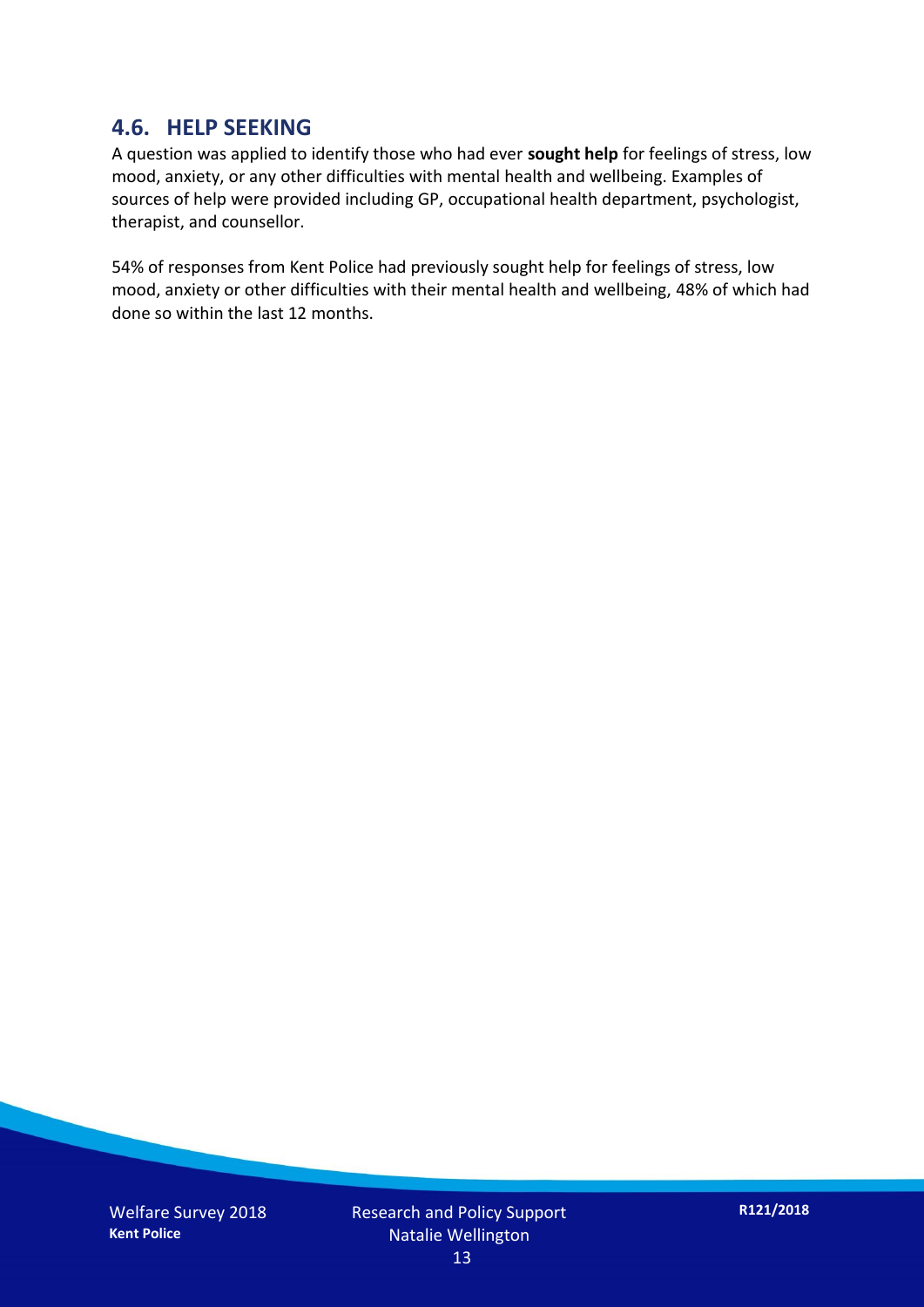## **5. ABSENCE BEHAVIOUR**

## **5.1. ABSENCE**

68% of respondents from Kent Police reported one or more days of sickness absence and 26% of respondents indicated that at least one day of their sickness absence was attributable to stress, depression, or anxiety.

The national proportion of respondents who had taken one or more days of sickness absence was 56% and 32% of respondents indicated that at least one day of their sickness absence was attributable to stress, depression, or anxiety.

### **5.2. PRESENTEEISM AND LEAVEISM**

Presenteeism is the act of attending work while ill. This has been shown to be associated with subsequent health decline, particularly in relation to burnout,  $\alpha$  and can to lead to elevated absenteeism.<sup>x</sup> Moreover, evidence suggests that presenteeism can compound the effects of the initial illness and negatively influence job satisfaction, resulting in negative job attitudes and withdrawal from work.<sup>xi</sup>

Leaveism is a recently coined term to describe hidden sickness absence and work undertaken during rest periods, including using allocated time off such as annual leave entitlements to take time off when they are in fact unwell.

Findings for Kent Police are presented in the graph below.





Welfare Survey 2018 **Kent Police**

Research and Policy Support Natalie Wellington 14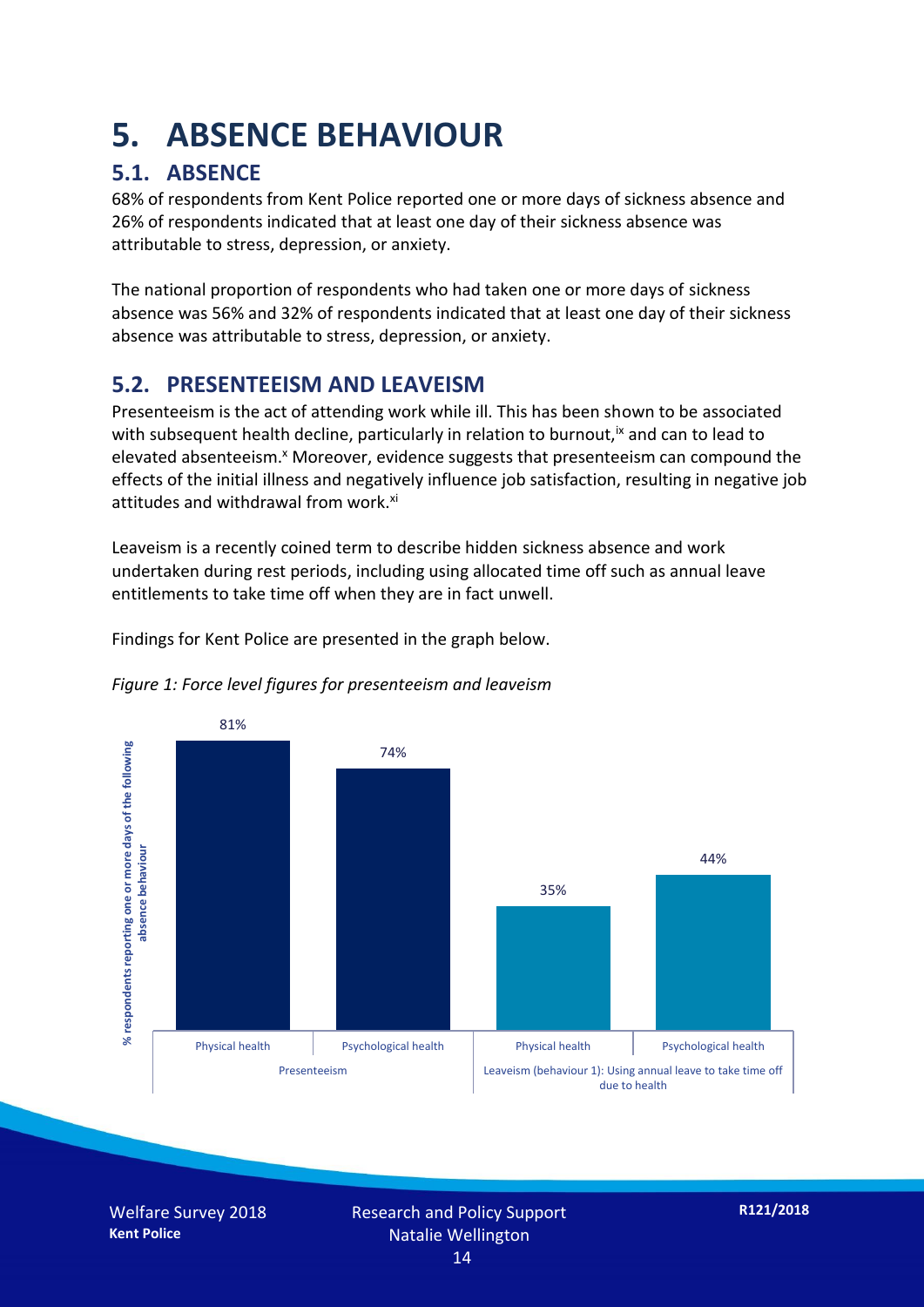## **6. Violence and physical injuries**

## **6.1. VIOLENCE**

Verbal and physical violence was assessed using four questions regarding how often officers received verbal insults, verbal threats, unarmed physical attacks, and attacks with a weapon from members of the public over the previous 12 months. Findings are presented in the table below.

**Table 9:** Force level figures for frequency of verbal and physical violence from members of the public

| <b>Type of violent victimisation</b>               | % of respondents indicating frequency<br>of experience as at least once a week |      |  |
|----------------------------------------------------|--------------------------------------------------------------------------------|------|--|
|                                                    | 2016                                                                           | 2018 |  |
| Verbal insults (e.g., swearing, shouting, abuse)   | 35%                                                                            | 38%  |  |
| Verbal threats (e.g., threat of hitting, threat of | 20%                                                                            | 23%  |  |
| kicking)                                           |                                                                                |      |  |
| *Spitting assaults (i.e. being deliberately spat   |                                                                                | 3%   |  |
| upon)                                              |                                                                                |      |  |
| Unarmed physical attacks (e.g., struggling to      | 9%                                                                             | 14%  |  |
| get free, wrestling, hitting, kicking)             |                                                                                |      |  |
| Use of a deadly weapon (e.g., stick, bottle, axe,  | 1%                                                                             | 1%   |  |
| firearm)                                           |                                                                                |      |  |

\*Spitting assaults data was only available from 2018.

#### **6.2. INJURIES**

25% of Kent Police respondents reported that they had suffered one or more injuries that required medical attention as a result of work-related **violence** in the last year – losing more than 263 days in sickness absence.

This is *higher than* the proportion reporting one or more injuries as a result of work-related **violence** than reported in the 2016 iteration of this survey and *higher than* the proportion compared to this year's national results.

14% of Kent Police respondents also reported that they had suffered one or more injuries that required medical attention as a result of work-related **accidents** in the last year – losing more than 203 days in sickness absence.

This is *lower than* the proportion reporting one or more injuries as a result of work-related **accidents** in the 2016 iteration of this survey and *lower than* the proportion compared to this year's national results.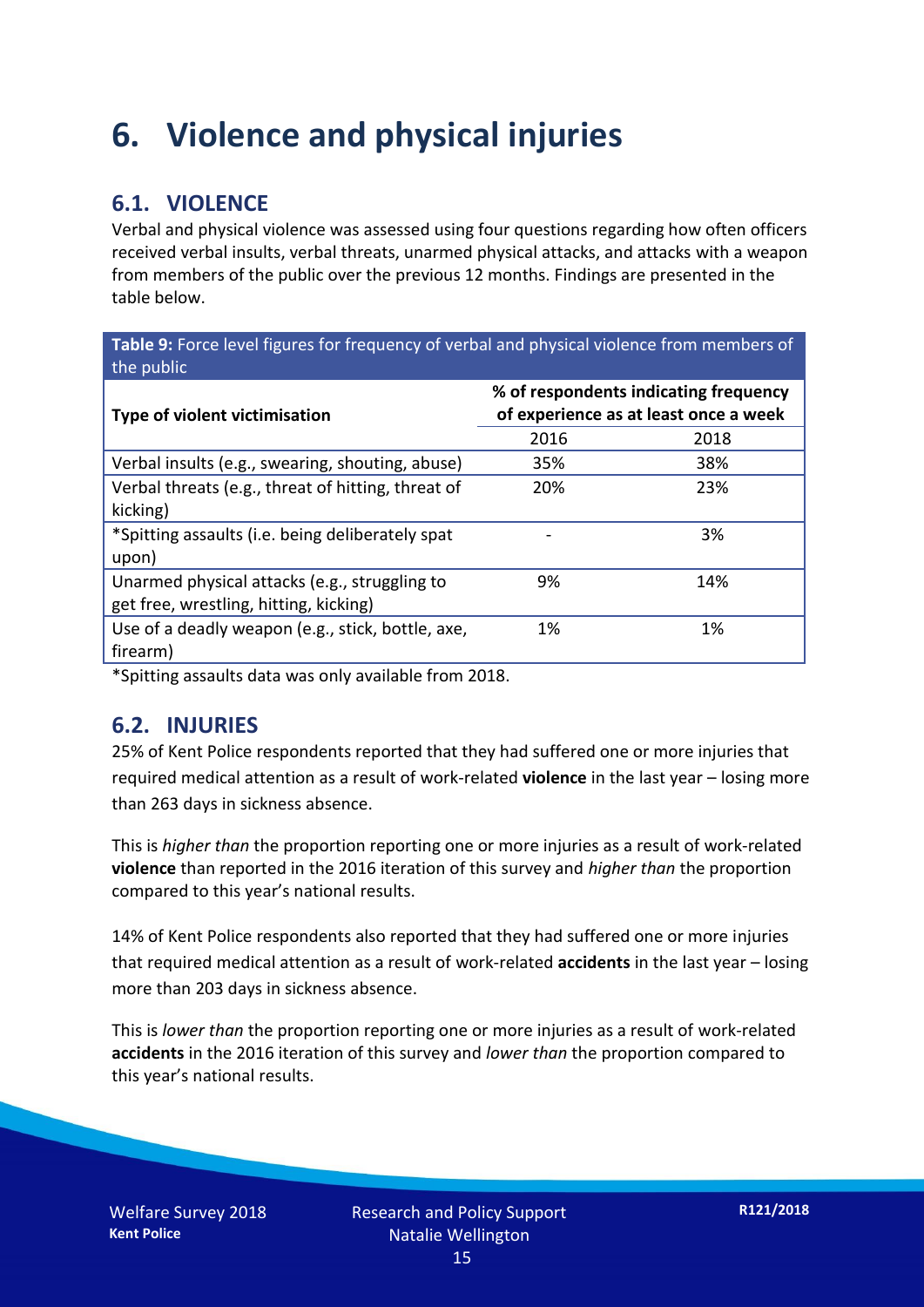## **7. ORGANISATIONAL SUPPORT: MENTAL HEALTH & WELLBEING**

Participants who indicated that they had sought help for difficulties with mental health and wellbeing were presented with additional questions concerning disclosure to a line manager.

### **7.1. DISCLOSURE**

82% of respondents from Kent Police, for whom it was applicable, reported that they had disclosed seeking mental health and wellbeing support to their line managers. This can be compared with 69% from the same survey in 2016.

### **7.2. REASONS FOR NON-DISCLOSURE**

Respondents who did not disclose to their line managers that they had sought mental health and wellbeing support, were asked to indicate why. Findings are presented in the table below.

| Table 10: Reasons for non-disclosure                        |                     |                 |  |
|-------------------------------------------------------------|---------------------|-----------------|--|
|                                                             | % of total mentions |                 |  |
| Item                                                        | Force level         | <b>National</b> |  |
|                                                             | figures             | figures         |  |
| I was worried that my other colleagues would find out       | 6%                  | 10%             |  |
| I thought it would negatively affect my opportunities for   | 13%                 | 11%             |  |
| promotion and/or specialising                               |                     |                 |  |
| It wasn't affecting my work                                 | 7%                  | 7%              |  |
| I didn't want to be treated differently (in a negative way) | 12%                 | 13%             |  |
| I felt it was a personal matter                             | 21%                 | 20%             |  |
| I have had negative experiences of disclosing in the past   | 7%                  | 6%              |  |
| I thought it would have a negative impact on my career      | 11%                 | 10%             |  |
| There is a negative attitude in the police service towards  | 12%                 | 12%             |  |
| people who experience difficulties with their mental health |                     |                 |  |
| and wellbeing                                               |                     |                 |  |
| I did not think my line manager would treat me with         | 8%                  | 7%              |  |
| empathy                                                     |                     |                 |  |
| For reasons other than those listed above                   | 4%                  | 4%              |  |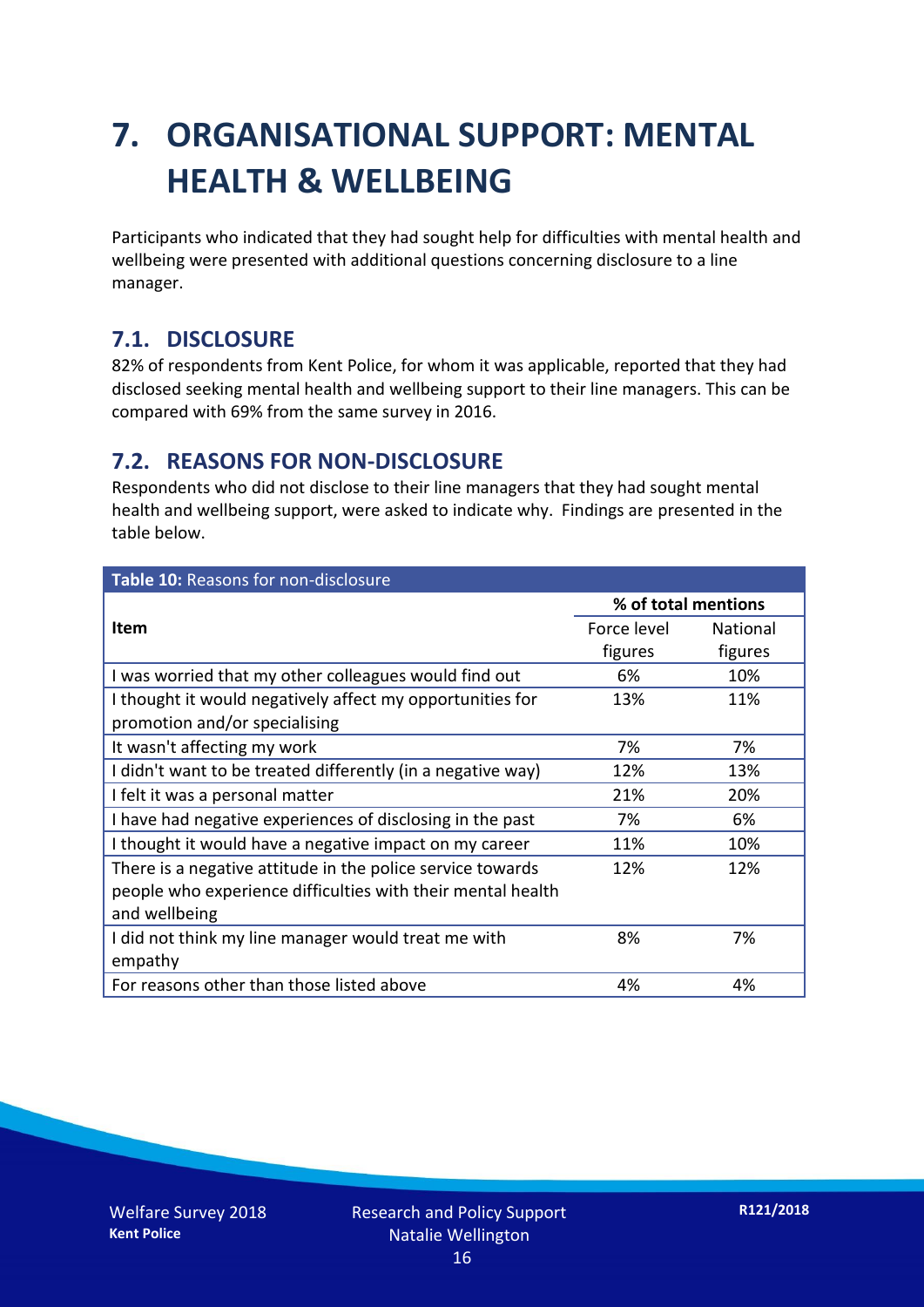### **7.3. ATTITUDES TO MENTAL HEALTH AND WELLBEING**

All respondents were asked about the attitude of the police service towards mental health and wellbeing.

Respondents were provided with a list of statements, and asked to indicate the extent to which they agreed or disagreed with the statement.

The table below shows the percentage of respondents who agreed with three key statements about the police services attitudes towards mental health and wellbeing for both Kent Police, and the police service as a whole.

| Table 11: Attitudes to mental health and wellbeing |                                                    |                  |
|----------------------------------------------------|----------------------------------------------------|------------------|
| <b>Statements</b>                                  | % of respondents that agreed with<br>the statement |                  |
|                                                    | Force level figures                                | National figures |
| The police service encourages staff to talk openly | 59%                                                | 45%              |
| about mental health and wellbeing                  |                                                    |                  |
| Someone would be treated differently (in a         | 29%                                                | 37%              |
| negative way) if they disclosed difficulties with  |                                                    |                  |
| their mental health and wellbeing                  |                                                    |                  |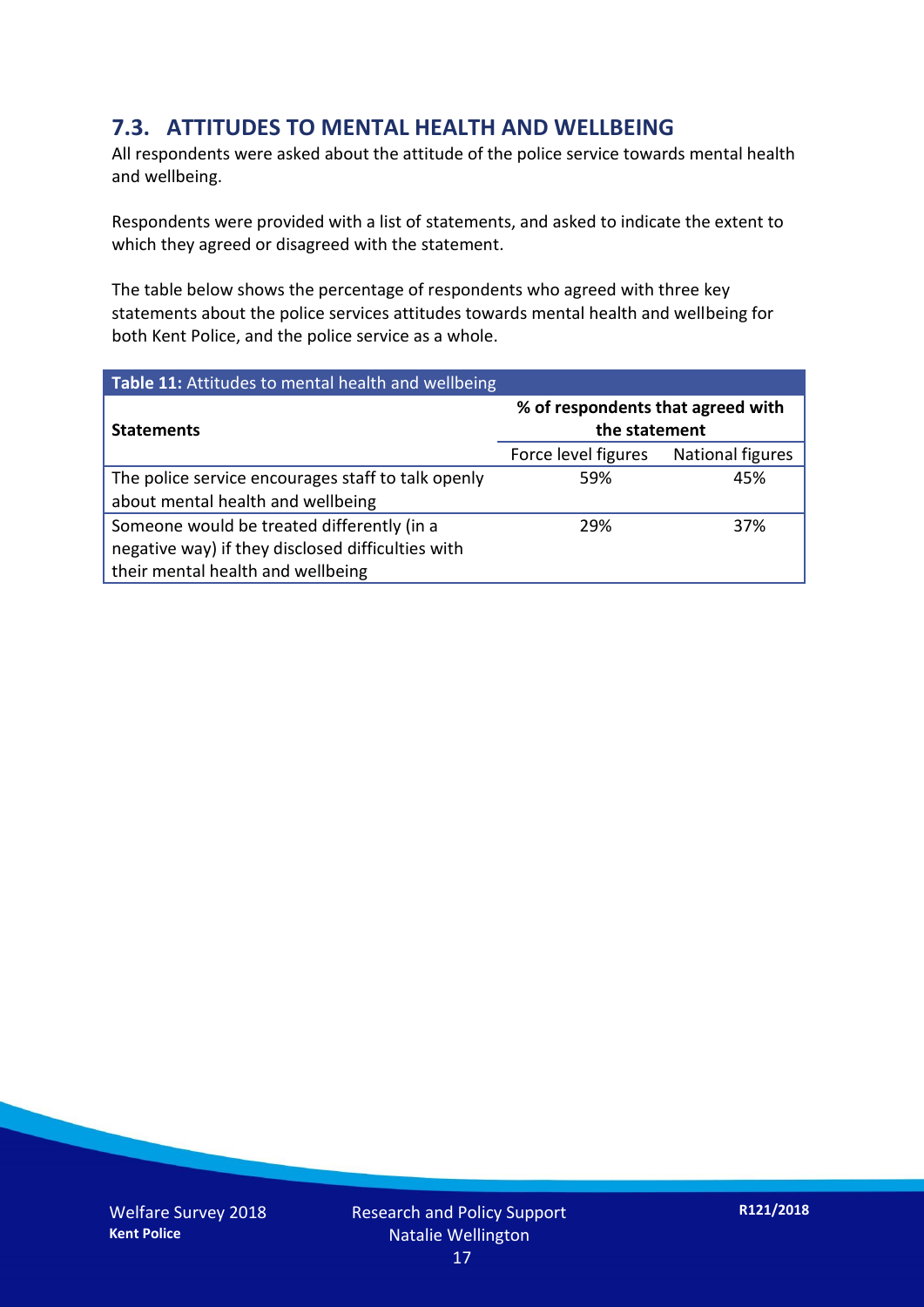## **8. Notes for JBBs**

Additional findings from the 2018 Demand, Capacity and Welfare survey are available on request from the Research and Policy department. Additional topics include, but are not limited to:

- Morale,
- Fatigue and sleep,
- Managerial mental health and wellbeing support,
- Organisational change, and
- Organisational justice.

The findings of the survey can also be broken down in more detail in terms of different demographic groups, such as rank, role or length of service. However please be aware that we can only go into a certain level of detail with this demographic data in order to preserve respondents' confidentiality.

JBBs wishing to obtain further information can contact [ResearchandDataCollection@polfed.org](mailto:ResearchandDataCollection@polfed.org) to discuss their requirements.

The Research and Policy Department only has one member of staff responsible for these data requests; please bear this in mind in terms of turnaround times and the amount of data you request when contacting the team.

All other interested parties should speak to their local JBB in the first instance.